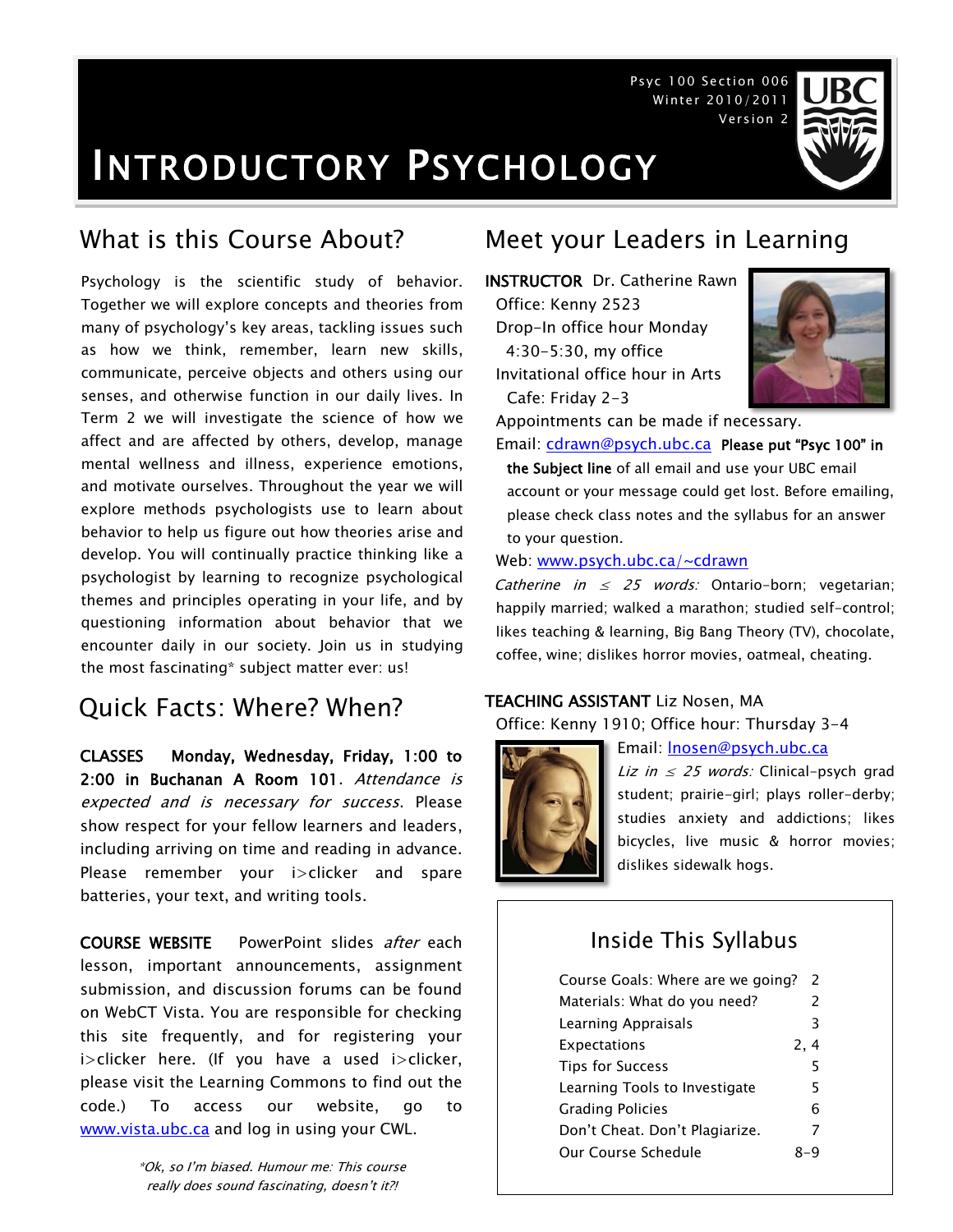## Learning Goals: Where are We Going?



I designed this course with specific goals in mind to keep all of us focused throughout the term. By the end of this course, you should be able to...

- 1. define modern psychology and identify the major perspectives within it;
- 2. recognize and recall psychological concepts and theories from specific subfields (e.g., social, biological, and developmental psychology);
- 3. identify basic methods modern psychologists use to understand behavior;
- 4. apply your knowledge of psychological principles and themes to gain insight into yourself, others, and events in your everyday life;
- 5. critically evaluate new evidence about behavior that you encounter in your daily life;
- 6. understand the need for multiple exposures to material in order to develop a solid understanding of it (e.g., participate in class, review notes, read text, form an active study group).
- 7. communicate your ideas about psychology both verbally and in writing;
- 8. demonstrate respectful, professional conduct in email, online, and face-to-face communication with your peers, TAs, and Instructor; and
- 9. feel (even a little bit!) excited about learning in general and about psychology in particular.

## Materials: What Do You Need?

You'll need 4 key materials to set yourself up for success in this course.

1. REQUIRED TEXT Lilienfeld, S. O., Lynn, S. J., Namy, L. L., Woolf, N. J., Cramer, K. M., & Schmaltz, R. (2011). Psychology: From Inquiry to Understanding, (1st Canadian ed.). Toronto, ON: Pearson Canada Inc. PURCHASE OPTIONS: The text is available to buy from the UBC Bookstore (with a \$10 i>clicker rebate coupon), and from Discount Textbooks. An e-version (cheaper but without coupon) is available from the publisher's website: [http://www.mypearsonstore.ca/bookstore/product.asp?isbn=0205802052.](http://www.mypearsonstore.ca/bookstore/product.asp?isbn=0205802052)

## Materials, continued:

2. **i**>clicker i>clicker questions and polls will be integrated into every class; please bring yours! They can be purchased at the bookstore, used or new. Please REGISTER YOUR i>clicker on our Vista course website.

3. VISTA COURSE WEBSITE Our course website is found at **www.vista.ubc.ca**. You can log in using your CWL. Register your i>clicker, download notes and readings, upload assignments, discuss course material with your peers, and more!

4. COMPANION WEBSITE FOR YOUR TEXT Study tools including an electronic version of the text, practice quizzes, flashcards, chapter reviews, relevant links, videos and more can be found at [www.mypsychlab.com.](http://www.mypsychlab.com/) Register using our course code: CRSCDJF-800273.

NO MONEY? If you're choosing between buying food or textbooks and i>clickers, \*please\* come to me and I'll do my best to set you up with what you need. Note that you can also borrow a copy of the text from Koerner library. It's on course reserve.

## What We Expect from You

**PARTICIPATION** This course is designed to be experiential, involving pair and small group discussions, large group discussions, class activities and writing, i>clicker questions, and regular feedback. Some class time will be devoted to a traditional lecture format, in which you can actively build your notes for future studying. Success in the class depends upon your active participation.

**ATTENDANCE** Please come to every class prepared to participate. Bring your i>clicker (and a spare AAA battery), a pen and some paper (in addition to a laptop, if you bring one), and an open mind. If you miss class you are responsible for obtaining missed notes and important announcements. You will not be able to regain participation points for missed classes.

(Expectations Continued page 4)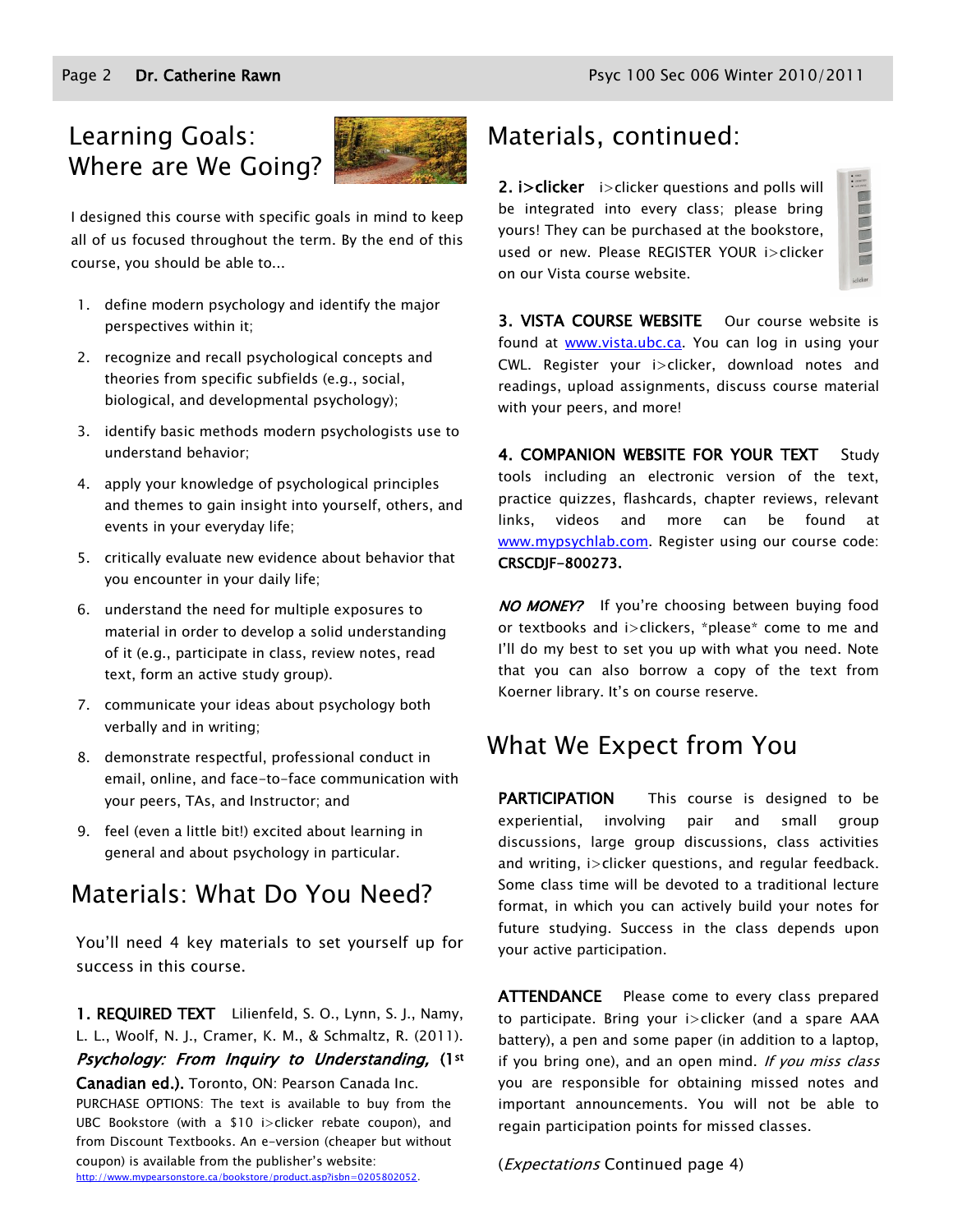| Learning Appraisals:                         |           |                                             |  |  |
|----------------------------------------------|-----------|---------------------------------------------|--|--|
| How Will We Know If We Have Met Our Goals?   |           |                                             |  |  |
| <b>Learning Appraisal Activity</b>           | Points to | <b>Dates</b>                                |  |  |
|                                              | Earn      |                                             |  |  |
| 5 Midterm Tests (9% x 4; drop the            | 36%       | September 29, October 25, November 15,      |  |  |
| lowest or missing score)                     |           | February 4, March 14                        |  |  |
| 2 Papers (2 x 10%)                           | 20%       | One each term; date depends on your choice. |  |  |
| Engagement in Learning                       | 4%        | Continuous evidence throughout the year.    |  |  |
| Class participation (i>clicker)<br>$\bullet$ |           | These activities will help you learn and    |  |  |
| Invitational office hour                     |           | perform well on formal learning appraisals. |  |  |
| 2 Cumulative Final Exams (2 x 20%)           | 40%       | During exam periods                         |  |  |
|                                              |           | Term 1: December 7-21; Term 2: April 11-28  |  |  |
| Base Points Available for you to Earn        | 100%      |                                             |  |  |
| <b>Bonus Psychology Subject Pool</b>         | 3%        | Complete by Thursday April 7.               |  |  |
| Participation (up to 6 credits $=$ 3%)       |           |                                             |  |  |

MIDTERM TESTS (5 total, top 4 x 9%) AND FINAL EXAMS (2 x 20%) All tests and exams will consist of a mix of multiple-choice, true/false, and fill-in-theblanks. Tests will challenge you to push beyond memorization of facts and will require you to apply course material. To prepare you to apply course material to future related courses and to your life in general, each final exam is cumulative for that term only. Indeed, research shows greater long term retention with multiple testing—not just studying opportunities (Roediger & Karpicke, 2006).

PAPERS (2 x 20%) These short papers will help you to apply course material to understand your everyday life experiences, and will help you practice your written communication skills, including summary and analysis. Each term, there will be 3 paper options, due on different dates. Choose one of the three options that interests you, given the deadline that is optimal for your schedule. Topic details, submission and formatting details will be provided in a separate document in the second week of each Term.

ENGAGEMENT (4%) Taking responsibility for your learning involves actively participating throughout this course. Because of the class size, your engagement will be evaluated based on two indicators. (1) Responding to **i**>clicker questions in class. If you answer at least 75% of the i>clicker questions during a class period, for at least 75% of the classes during the whole year, you'll earn up to 3%. (2) Each week I will randomly choose 12 students to join me during my invitational office hour (the list of dates is on Vista; all students will have a turn during the year). This will give you a chance to meet me personally and engage with me and your peers in an informal, small group setting. If you attend and engage meaningfully at the invitational office hour (and/or during my drop-in hour if you can't make it), you can earn the 1%.

These specific indicators of engagement in learning will contribute up to 4% toward your grade. Although this may not seem like much, engaging in these activities (and others, such as online and in class discussion, mypsychlab activities, class activities, comprehension checks, etc.) will help you learn the material – which should help you perform on tests and papers as well.

SUBJECT POOL BONUS CREDITS (3%) One way to learn more about psychology is to be a participant in ongoing research projects. You may earn up to 3 percentage points toward your course grade by participating in studies that are posted on [https://hsp.psych.ubc.ca/.](https://hsp.psych.ubc.ca/) Participating in a 1 hour study earns you 0.5%, so 6 hours  $=$  3%. These extra points will be added to your final course grade in April, after any scaling that may have been applied.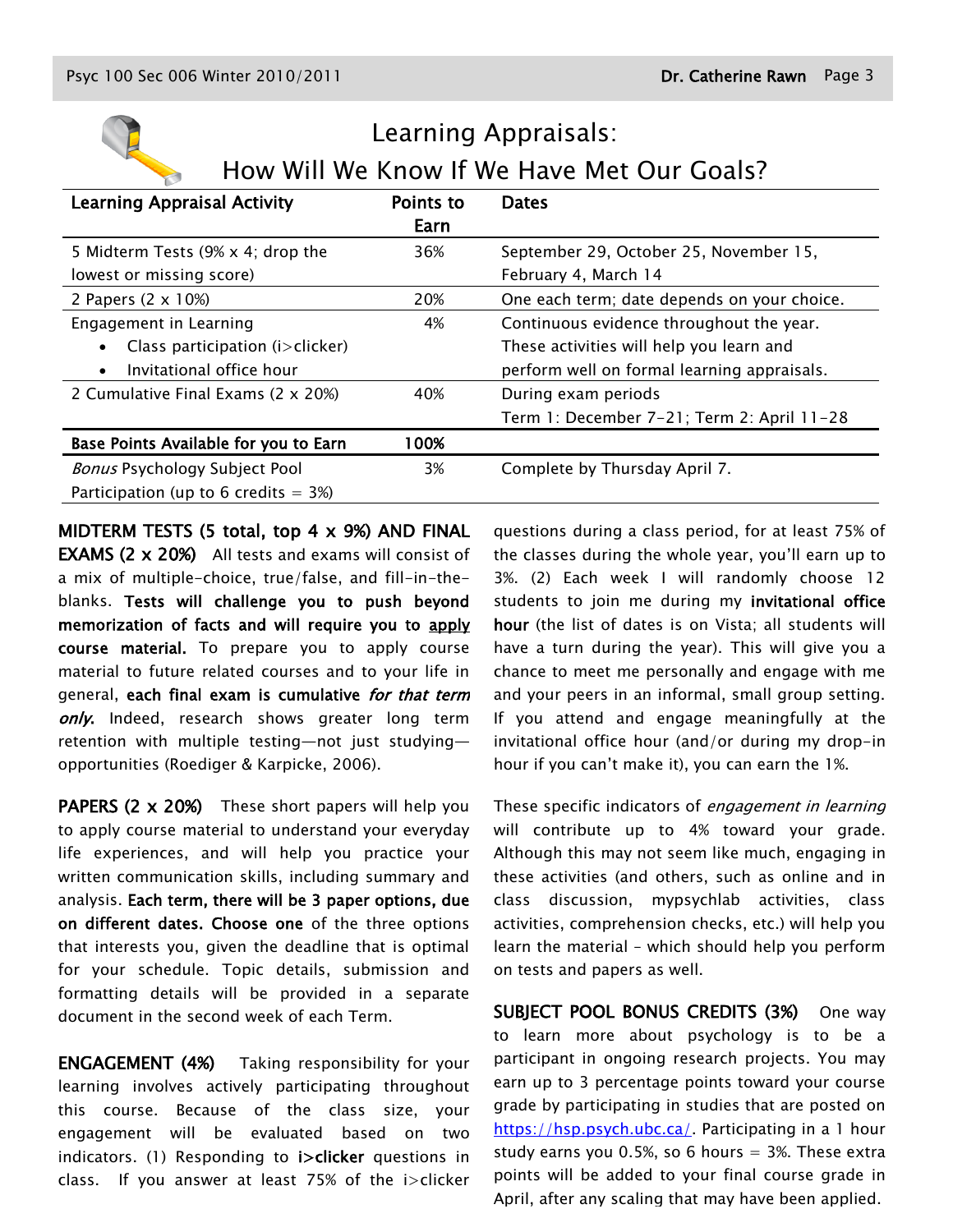### What We Expect from You (Continued from Page 2)

RESPECTFUL & ETHICAL CONDUCT You are expected to treat all your classmates, your instructor, your TA, and yourself with respect at all times, both in and out of the classroom, face-to-face and in writing (e.g., on email). This includes arriving to class on time and, especially if you are late, minimizing distractions for other students.

You are responsible for your own learning. Cheating of any kind will not be tolerated, including dishonest use of the i>clicker (e.g., entering responses for an absent classmate). See the section on academic dishonesty for more information about plagiarism and exams.

AN ON TIME PAPER Once you have committed to paper A, B or C, you are required to meet that deadline. LATE PAPER POLICY: late papers will be accepted up to 2 weeks after the deadline, but be cautioned that a late paper will not receive the same detailed attention as on time papers do, and you will *not* have the option to contest your grade. PAPER RE-GRADE POLICY: If, after receiving feedback on your paper from your TA, you feel very strongly that your paper was graded unfairly, you may choose to have your paper re-graded by emailing your TA within 1 week paper grades being posted online. Re-grading may result in an increase or decrease, and that re-grade is final.

PRESENCE AT TESTS Presence at tests is expected. The top 4/5 test marks (not including final exams) will count toward your grade. If you miss a test for any reason, that test will count as your lowest score and will be dropped. THERE WILL BE NO MAKE-UP EXAMS. You will earn a mark of zero for each additional test you miss.

PRESENCE AT FINAL EXAMS Presence at the two Final Exams (in December and April) is *mandatory*. If you absolutely must miss a final exam due to an extenuating circumstance like severe illness, you or your caregiver must apply for Academic Concession by contacting your Faculty's Advising Office (e.g., Arts Advising through the Centre for Arts Student Services).

**FEEDBACK** We invite you to share your thoughts and suggestions with us, particularly about things we are able to change, and be open to working together to make this course a positive experience for all of us.

You will be consulted for feedback about your learning

experience, what elements of the course are working well for you, and what could be improved. For example, at the end of classes at least once per week, you will have the opportunity to summarize your learning and ask a question you're curious or confused about in writing. I will take up some of these Comprehension Checks at the beginning of the next class.



Let's work together to make this course a positive experience for all of us.

## What You Can Expect from Us

AVAILABLE We are here to help you and your classmates in your choice of success. Visiting us in person is typically more effective than email for clearing up questions. If our office hours absolutely cannot work for you, respectfully email us a few time and day options to make an appointment. Because of our class size, there may be limits on the number of appointments we can schedule.

**ONLINE SLIDES** PowerPoint slides and handouts will be available *after* class on our Vista site (www.vista.ubc.ca).

PARTICIPATION I will make every effort to keep you interested in class by mixing things up and getting you involved in learning activities designed to help you learn. I will ask you to do only those activities that I believe will help you learn. To help document active learning, I may take some PHOTOGRAPHS throughout the term. Please see me (your instructor) within the first two weeks of the course if you have serious concerns about this.

**FEEDBACK** We will endeavour to provide you with feedback on learning appraisals (e.g., essays, exams) as promptly and as with as much detail as possible, given the size of our class.

RESPECTFUL & ETHICAL CONDUCT At all times, we aim to treat each of you with respect, and to make all course decisions with the highest standard of ethics in mind. If you feel you are being treated unfairly or disrespected by us or a classmate, we invite you to talk to us so we can sort out the issue together. To be clear: such a discussion would not impact your grade.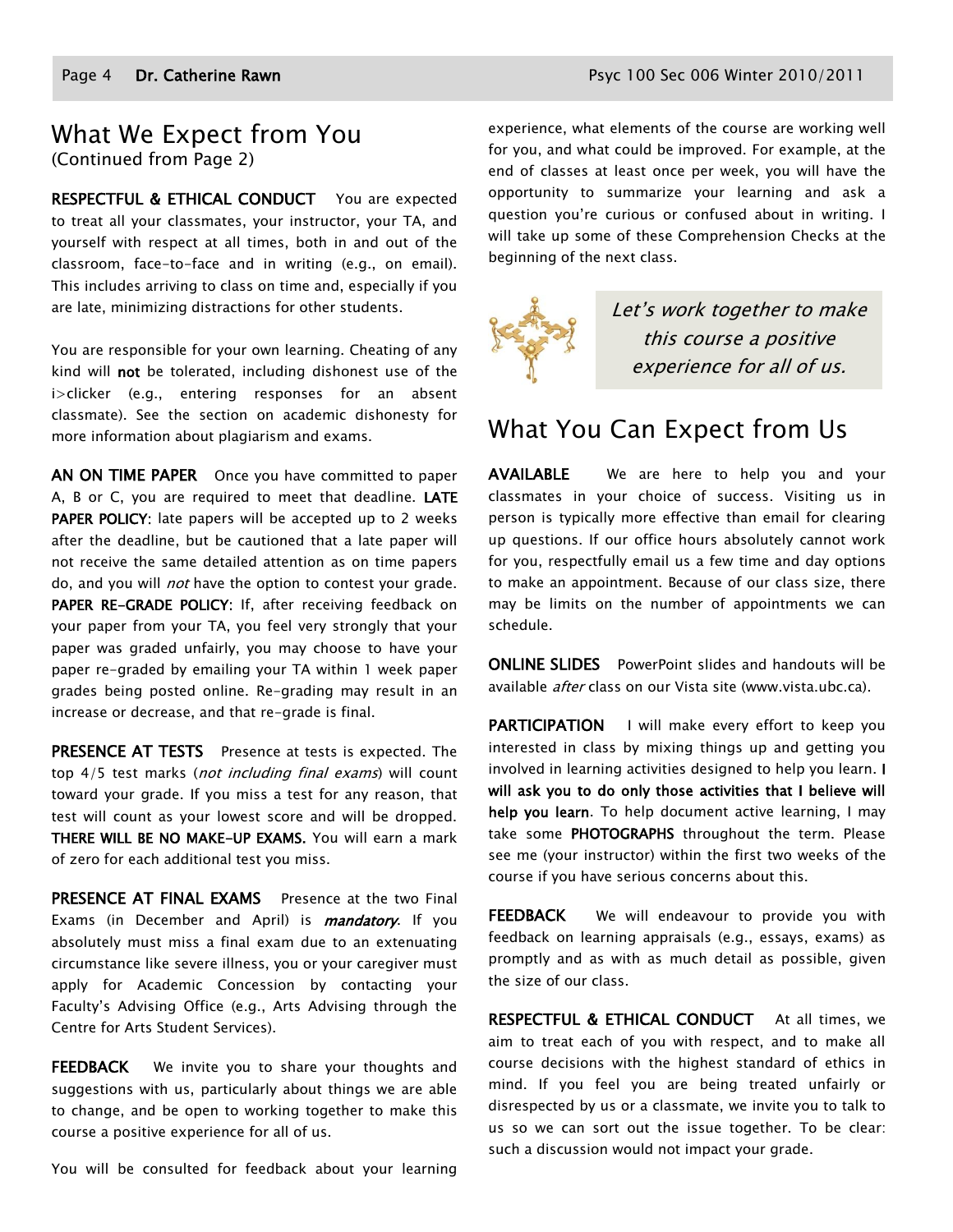# Choices to Learn!

I believe you can master this course material at a high level, if you consistently choose to put in the effort required to do so. Here's a rough guideline for how much time you should be spending on this (and each of your) courses this year: 2-3 hours out of class for every 1 hour in class. Note that some people will need more time than this.

#### What can you do in class?

- Take notes about what's being discussed, using what's on the slides to guide and organize your notes. (Don't just copy down what you see on the slides; you'll get those words later!).
- Keep focused. For example, avoid bringing a computer (or sitting behind someone else's) if it will be a distraction for you. Get adequate sleep and nutrition.
- Actively participate in activities, demonstrations, and discussions; thoughtfully answer i>clicker questions. The point of all of these is to help you think about the material so you can master it and make it meaningful for your life.
- Ask questions. Be brave! If you would like clarification or are interested in how a concept connects or applies in some way… ask it!

What can you do during those 6-9 hours per week you spend on this course *outside class?* 

- Add to your class notes. Fill in any missing gaps before you forget! Integrate your notes with the slides posted online [\(www.vista.ubc.ca\)](http://www.vista.ubc.ca/). Build your notes so you can use them to study later.
- Actively read the text. For example, take notes using the section headers; convert headers into questions to help you identify the most important points. Take every chance available to test yourself (Bjork & Bjork, 2011). For example, complete "Assess your knowledge," "Apply your thinking," and "Think again" sections." Build your notes so you can use them to study later.
- Test yourself using learning objectives from class and the text. What should you be able to do with the course material? Learning objectives are meant to help you answer this question so you can study more effectively.
- Explore the MyPsychLab activities that come with your text.
- Write your paper. Start early! Seek advice from the writing centre, me, our TA, and your peers!
- Come to office hours. Get to know your leaders in learning, ask questions about course material, and find out more about psychology!

## Tips for Success: Making Learning Tools to Investigate



 $\sqrt{2}$  I encourage you to take responsibility for your learning and check out what these resources have to offer.

COLLEGE SUCCESS STRATEGIES By S. L. Nist-Olejnik & J. P. Holschuh (2009). This book offers countless tips and strategies for students. It is primarily geared toward new university students, but there is a ton of useful information in there for upper years as well, from any discipline. A copy is available to sign out in the Koerner library as a Course Reserve.

**TIME MANAGEMENT** Tools for managing all your courses: [http://www.arc.sbc.edu/timeschedule.html,](http://www.arc.sbc.edu/timeschedule.html) [http://learningcommons.ubc.ca/get-started/study](http://learningcommons.ubc.ca/get-started/study-toolkits/time-management-toolkit/)[toolkits/time-management-toolkit/,](http://learningcommons.ubc.ca/get-started/study-toolkits/time-management-toolkit/) and for planning writing assignments[: http://assignmentcalculator.library.ubc.ca](http://assignmentcalculator.library.ubc.ca/).

UBC ACADEMIC REGULATIONS Information about academic regulations, course withdrawal dates and credits can be found in the [University Calendar.](http://students.ubc.ca/calendar/academicyear.cfm)

LEARNING COMMONS is UBC's online hub for study and research support. This interactive website provides you with a wealth of academic resources, from tutoring and workshops to study groups and online tech tools. It also offers plenty of information on a variety of academic topics, and links to nearly all of the academic resources offered at UBC. Make the Learning Commons your first stop for all things academic! [http://learningcommons.ubc.ca](http://learningcommons.ubc.ca/)

WRITING SKILLS The UBC Writing Centre [\(www.writingcentre.ubc.ca\)](http://www.writingcentre.ubc.ca/) also tutoring services, including an [Online Writer's Workshop](http://www.writingcentre.ubc.ca/workshop/index.html). The Writing Centre has also paired up with the Library to offer **Student to Scholar** online guide to preventing unintentional plagiarism and organizing your writing activities. Also, Purdue University offers an amazing collection of information about writing, including using APA style, at their Online Writing Lab (OWL), available at [http://owl.english.purdue.edu/owl.](http://owl.english.purdue.edu/owl/)

PHYSICAL OR LEARNING DISABILITIES UBC is committed to equal opportunity in education for all students, including those with documented physical disabilities or learning disabilities (and so are we!). If you have a disability that affects your learning in the classroom or your performance on tests or exams, please contact Access & Diversity in Brock Hall 1203, 1874 East Mall, Contact: 604.822.5844, [www.students.ubc.ca/access.](http://www.students.ubc.ca/access)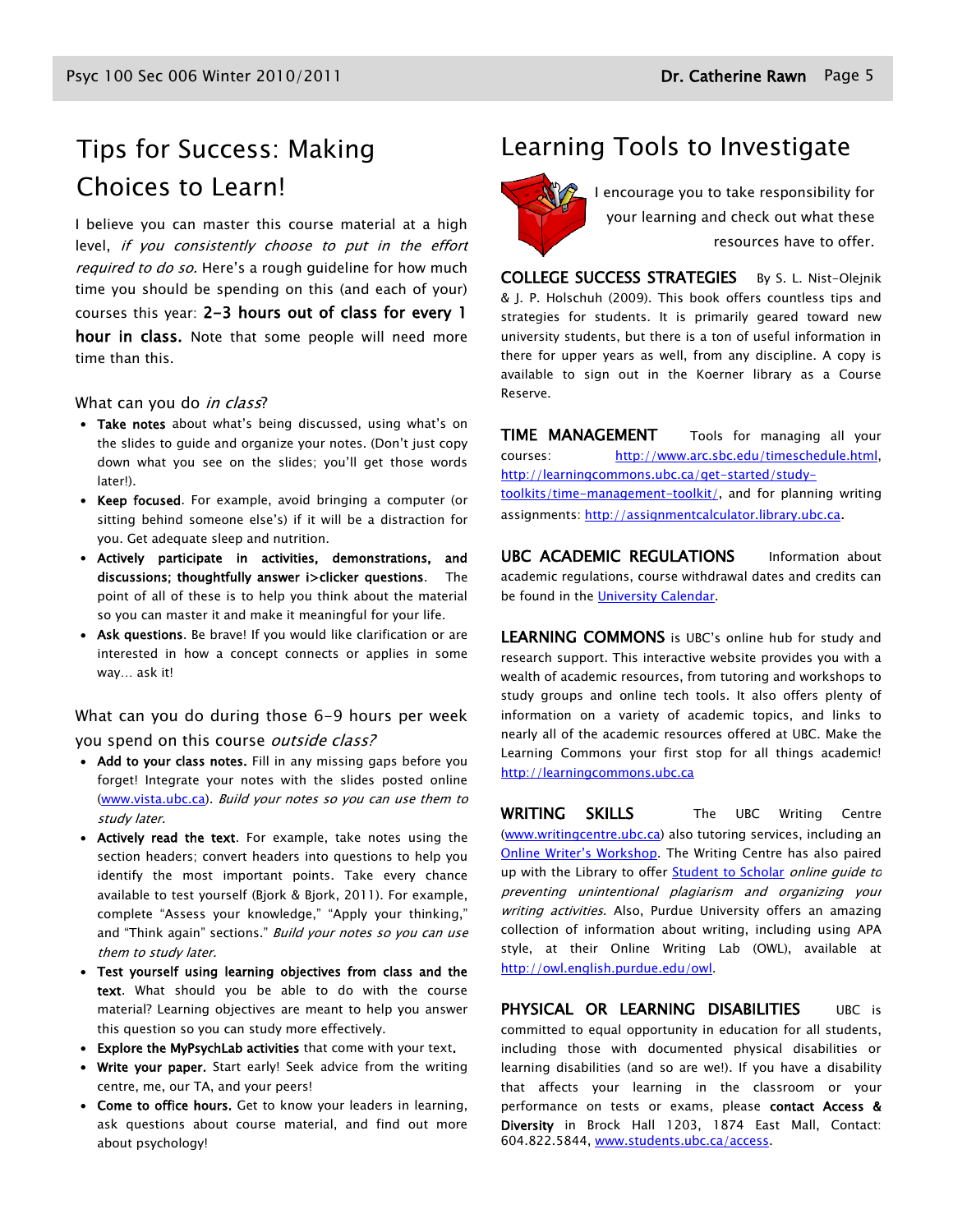## Psychology Department Grading Policies

To meet department policy, the typical student demonstrating adequate performance on learning appraisals will earn around 63-67% in this course. Read on for details.

In order to reduce grade inflation and maintain equity across multiple course sections, all psychology courses are required to comply with departmental norms regarding grade distributions. According to departmental norms, the average grade in a 100- and 200-level Psychology courses are 67 for an exceptionally strong class, 65 for an average class, and 63 for a weak class, with a standard deviation of 14. The corresponding figures for 300- and 400-level classes are 70, 68, and 66, with a standard deviation of 13. Scaling may be used in order to comply with these norms; grades may be scaled up or down as necessary by the professor or department. Grades are not official until they appear on a student's academic record. You will receive both a percent and a letter grade for this course. At UBC, they convert according to the key below:

| $A+$  | 90-100%    | $C+$  | 64-67%     |
|-------|------------|-------|------------|
| A     | $85 - 89%$ | C     | $60 - 63%$ |
| $A -$ | $80 - 84%$ | $C -$ | 55-59%     |
| $B+$  | 76-79%     | D     | 50-54%     |
| R     | $72 - 75%$ | F     | $0 - 49%$  |
| B-    | 68-71%     |       |            |



## Faculty of Arts Guidelines for Grading Criteria

You are earning a degree at a highly reputable post-secondary institution. Therefore, criteria for success are high. The Faculty of Arts offers the following guidelines that broadly characterize the kind of work that is generally associated with the main grade ranges. These characteristics help to put the Psychology Department Grading Policies into context. Note that adequate performance is in the C range, which is the typical class average.

A RANGE: *Exceptional Performance.* Strong evidence of original thinking; good organization in written work; capacity to analyze (i.e., break ideas down) and to synthesize (i.e., bring different ideas together in a coherent way); superior grasp of subject matter with sound critical evaluations; evidence of extensive knowledge base.

B RANGE: *Competent Performance*. Evidence of grasp of subject matter; some evidence of critical capacity and analytic ability; reasonable understanding of relevant issues; evidence of familiarity with the literature.

D-C RANGE: Adequate Performance. Understanding of the subject matter; ability to develop solutions to simple problems in the material; acceptable but uninspired work; not seriously faulty but lacking style and vigour.

F RANGE: *Inadequate Performance*. Little or no evidence of understanding of the subject matter; weakness in critical and analytical skills; limited or irrelevant use of the literature.

Consider these characteristics when making choices about the quality of work you submit in all learning appraisals, in this and any other course.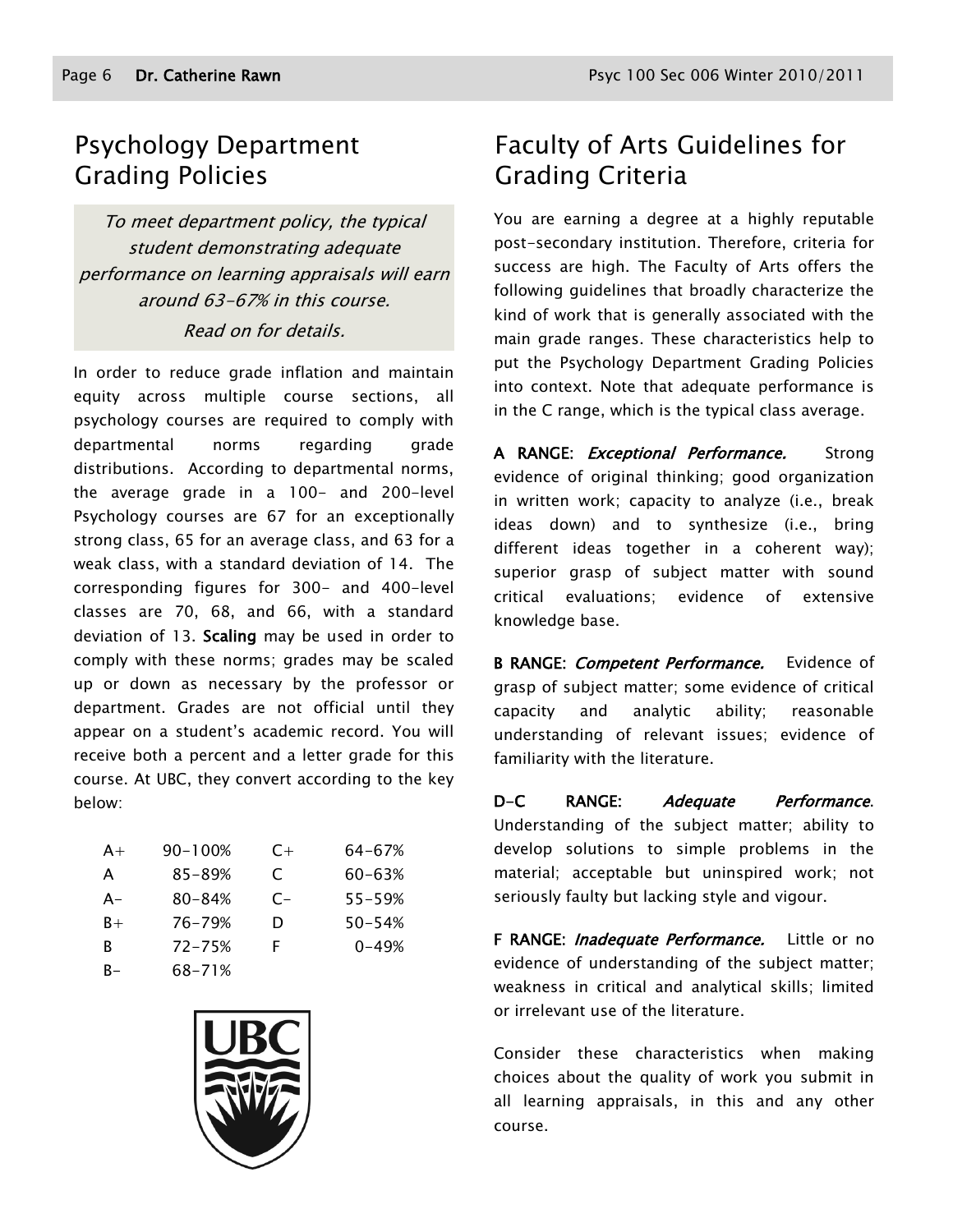## Don't Cheat. Don't Plagiarize. It's Not Worth It. Read on For Key Definitions and Consequences.

Don't try it, don't do it. The consequences are more severe than you may think: you will fail the course, you may be expelled from University, and unable to attend any other post-secondary institution in the future. Think about the long-term implications of that outcome in your life.

Psychology Department's Position on Academic Misconduct

Cheating, plagiarism, and other forms of academic misconduct are very serious concerns of the University, and the Department of Psychology has taken steps to alleviate them. In the first place, the Department has implemented software that can reliably detect cheating on multiple-choice exams by analyzing the patterns of students' responses. In addition, the Department subscribes to  $Turnltln - a$  service designed to detect and deter plagiarism. All materials (term papers, lab reports, etc.) that students submit for grading will be scanned and compared to over 5 billion pages of content located on the Internet or in TurnItIn's own proprietary databases. The results of these comparisons are compiled into customized "Originality Reports" containing several, sensitive measures of plagiarism; instructors receive copies of these reports for every student in their class.

In all cases of suspected academic misconduct, the parties involved will be pursued to the fullest extent dictated by the guidelines of the University. Strong evidence of cheating or plagiarism may result in a zero credit for the work in question. According to the University Act (section 61), the President of UBC has the right to impose harsher penalties including (but not limited to) a failing grade for the course, suspension from the University, cancellation of scholarships, or a notation added to a student's transcript. All graded work in this course, unless otherwise specified, is to be original work done independently by individuals.

Do use any of the indexes and databases listed under Indexes and Databases, Subject Resources, OneSearch or Metasearch on the Library's website at [http://www.library.ubc.ca.](http://www.library.ubc.ca/) (Not sure which index to use? Click HELP on the library homepage at www.library.ubc.ca or try Subject Resources.) When instructed to do so, you may use sources such as Google/Yahoo/MSN Search/etc. to find articles for assignments in this course, particularly Google Scholar.

―Be careful and critical of what you read and choose to cite."

Be careful and critical of what you read and choose to cite. Reference all material using APA style; if you cannot find a proper reference, question whether that source is appropriate. Do not copy and paste text from other sources, even in a draft. If you ever have any questions about what sources to use or how to

cite them without plagiarizing, please see your instructor or TA before handing in your assignment.

If you have any questions as to whether or not what you are doing is even a borderline case of academic misconduct, please consult your instructor. For details on pertinent University policies and procedures, please see Chapter 5 in the UBC Calendar [\(http://students.ubc.ca/calendar\)](http://students.ubc.ca/calendar).

Do note that during exams, the instructor and invigilators reserve the right to move students in their seating arrangement with no explanation provided.

> "If you ever have any questions about what sources to use or how to cite them... please see your instructor or TA before handing in your assignment.‖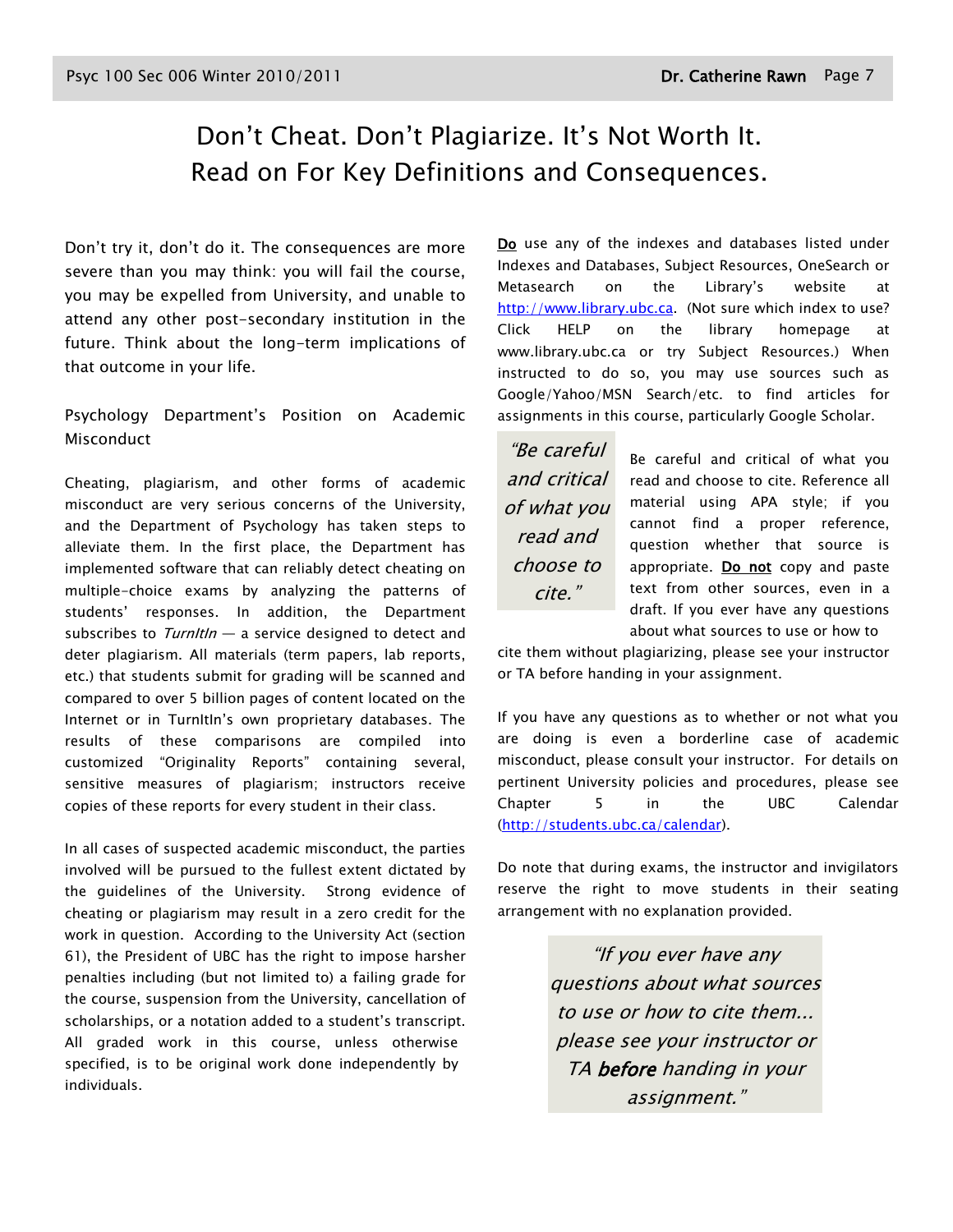## Our Course Schedule

This plan is subject to change. Changes will be announced in class and posted on the Vista course website.

| <b>Week</b>                                                                                                                                                                                                                                     | <b>Class</b><br><b>Dates</b>    | Topic(s)                                                                                    | This Week's Readings                                                                                  | <b>Learning Appraisals &amp;</b><br><b>Announcements for</b><br>this Week                      |
|-------------------------------------------------------------------------------------------------------------------------------------------------------------------------------------------------------------------------------------------------|---------------------------------|---------------------------------------------------------------------------------------------|-------------------------------------------------------------------------------------------------------|------------------------------------------------------------------------------------------------|
| 1                                                                                                                                                                                                                                               | Sept 8, 10                      | Welcome! Intro to Psychology, the<br>Course, Learning Support                               | Syllabus, Prologue (omit<br>history page 6-13 unless<br>you find it helpful to know<br>at this point) | Register your i>clicker.                                                                       |
| $\overline{2}$                                                                                                                                                                                                                                  | Sept 13,<br>15, 17              | Overview of Psychology<br>Skills for thinking scientifically in<br>everyday life            | Prologue (as above)<br>Ch 1 Science &<br>Pseudoscience                                                | Commit to paper option.                                                                        |
| 3                                                                                                                                                                                                                                               | Sept 20,<br>22, 24              | <b>Constructing and Reconstructing</b><br>our Pasts                                         | Ch 7 Memory<br>Special reading for Friday<br>by Bjork and Bjork.                                      | Special reading for Friday<br>available on Vista.                                              |
| 4                                                                                                                                                                                                                                               | Sept 27,<br>29, Oct 1           | Constructing, continued<br>Friday: Begin Investigating                                      |                                                                                                       | Test #1: Wednesday Sept 29<br>(Ch 1, 7, Prologue minus p 6-<br>13, Bjork reading, all classes) |
| 5                                                                                                                                                                                                                                               | Oct 4, 6,<br>8                  | <b>Investigating Psychology</b>                                                             | Ch 2 Research Methods                                                                                 | Paper Option A due Friday<br>October 8                                                         |
| 6                                                                                                                                                                                                                                               | Oct 11,<br>13, 15               | How does nurture change us?                                                                 | Ch 6 Learning                                                                                         | Monday: Thanksgiving Holiday                                                                   |
| $\overline{7}$                                                                                                                                                                                                                                  | Oct 18,<br>20, 22               | How does nurture, continued                                                                 |                                                                                                       |                                                                                                |
| 8                                                                                                                                                                                                                                               | Oct 25,<br>27, 29               | Brain-Body Communication<br>Superhighway                                                    | Ch 3 Biological Psychology                                                                            | Test #2: Monday October 25<br>(Ch 2 & 6, classes since Test 1)                                 |
| 9                                                                                                                                                                                                                                               | Nov 1, 3,<br>5                  | Brain-Body, continued<br>How We Sense & Conceptualize<br>the World                          | Ch 4 Sensation and<br>Perception                                                                      | Paper Option B due Friday<br>November 5                                                        |
| 10                                                                                                                                                                                                                                              | Nov 8, 10,<br>12                | How We Sense, continued                                                                     |                                                                                                       |                                                                                                |
| 11                                                                                                                                                                                                                                              | Nov $\overline{15}$ ,<br>17, 19 | Getting Inside Our Talking Heads                                                            | Ch 8 Language, Thinking,<br>and Reasoning                                                             | Test #3: Monday November 15<br>(Ch 3 & 4, classes since Test 2)                                |
| 12                                                                                                                                                                                                                                              | Nov 22,<br>24, 26               | Getting inside, continued<br>Expanding the Boundaries of<br>Psychological Inquiry           | Ch 5 Consciousness                                                                                    |                                                                                                |
| 13                                                                                                                                                                                                                                              | Nov 29,<br>Dec 1, 3             | Expanding, continued<br>History of Psychology<br>Where have we been? Where are<br>we going? | Prologue (all)                                                                                        | Paper Option C due Friday<br>December 3                                                        |
| The final exam date will be set by the registrar. Do not book travel during exam period: December 7 to 21 inclusive.<br>The Final Exam will feature most heavily the material covered since Test 3 (Chapters 8, 5, and the prologue, plus class |                                 |                                                                                             |                                                                                                       |                                                                                                |

material), but will include class and reading material from the entire Term 1 of this course (Ch 1-8, Prologue, Bjork).